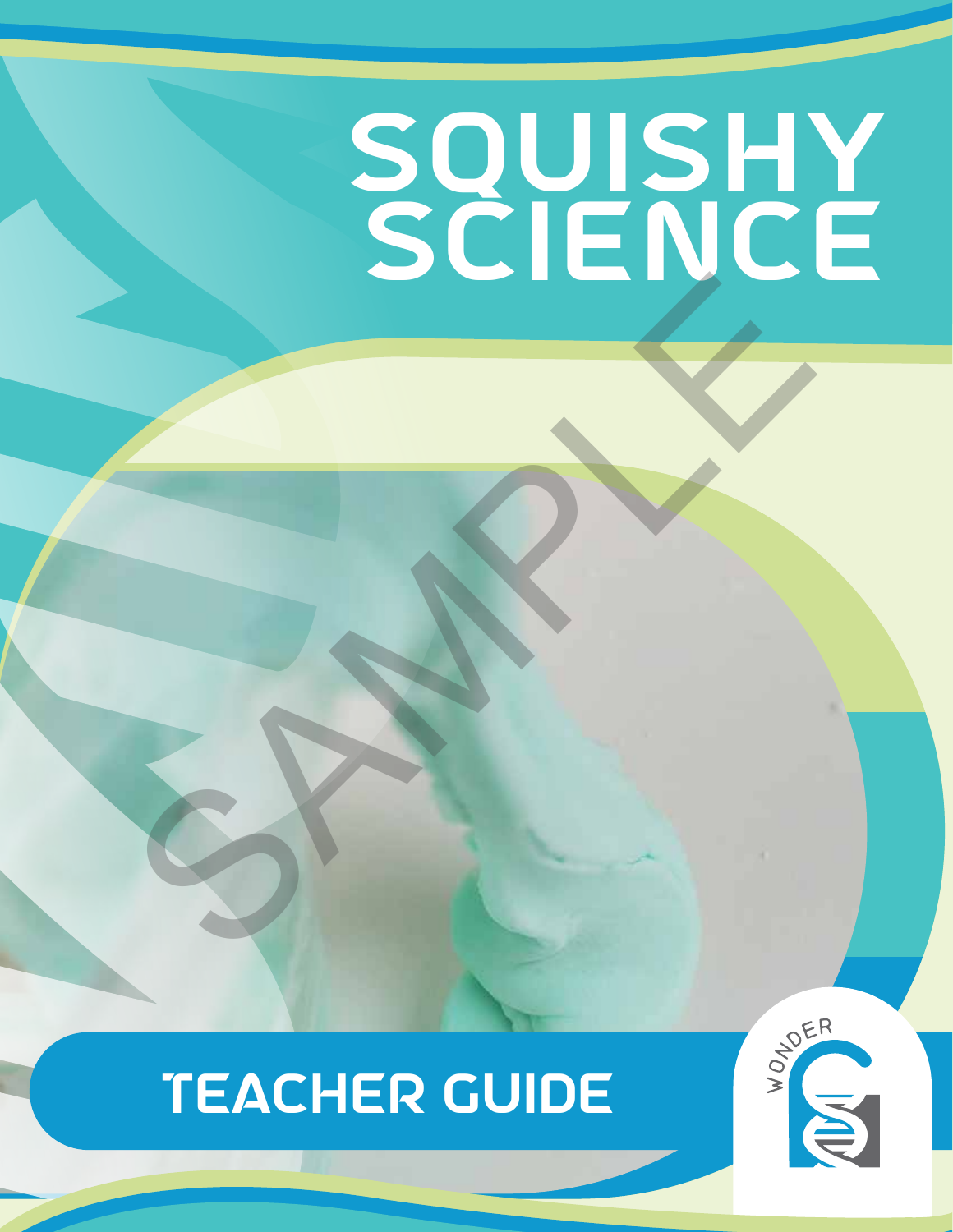**Here's a suggested schedule for this kit! The activities should be completed in order, but you can choose when the lessons take place over time.**

**PLANNING** 

| <b>ACTIVITY INFORMATION</b>                                                                                                                | <b>SECTION(S)</b>                                                   | <b>TIME</b><br><b>REQUIRED</b> | DAY/<br>LES-<br><b>SON</b> |
|--------------------------------------------------------------------------------------------------------------------------------------------|---------------------------------------------------------------------|--------------------------------|----------------------------|
| <b>ACTIVITY I: OOH, IT'S OOBLECK!</b>                                                                                                      | Make Oobleck<br>П                                                   | 30<br>minutes                  | Day 1                      |
| Make your own oobleck.<br>Total time: 1 h                                                                                                  | Just a Little Research<br>$\Box$                                    | 30<br>minutes                  | Day 2                      |
| <b>ACTIVITY 2: WHAT'S GOING ON HERE?</b>                                                                                                   | Solids, Liquids, and Gases<br>П                                     | 30<br>minutes                  | Day 3                      |
| Experiment to discover the states of matter.<br>Total time: 1 h                                                                            | <b>States of Matter</b><br>П                                        | 30<br>minutes                  | Day 4                      |
| <b>ACTIVITY 3: OOBLECK AND THE FIVE</b><br><b>SENSES</b>                                                                                   | Physical Properties of Matter<br>П<br><b>Grab Your Oobleck</b><br>П | 30<br>minutes                  | Day 5                      |
| Discover how the five senses observe objects.<br><b>Total time: 45 min</b>                                                                 | Choosing the Material with the<br>Д<br><b>Right Properties</b>      | 30<br>minutes                  | Day 6                      |
| <b>ACTIVITY 4: CORNSTARCH CAN DO WHAT?</b><br>Create and compare slimes.<br>Total time: 1 h<br>Full schedule<br>available with<br>purchase |                                                                     |                                |                            |

**6+ hours**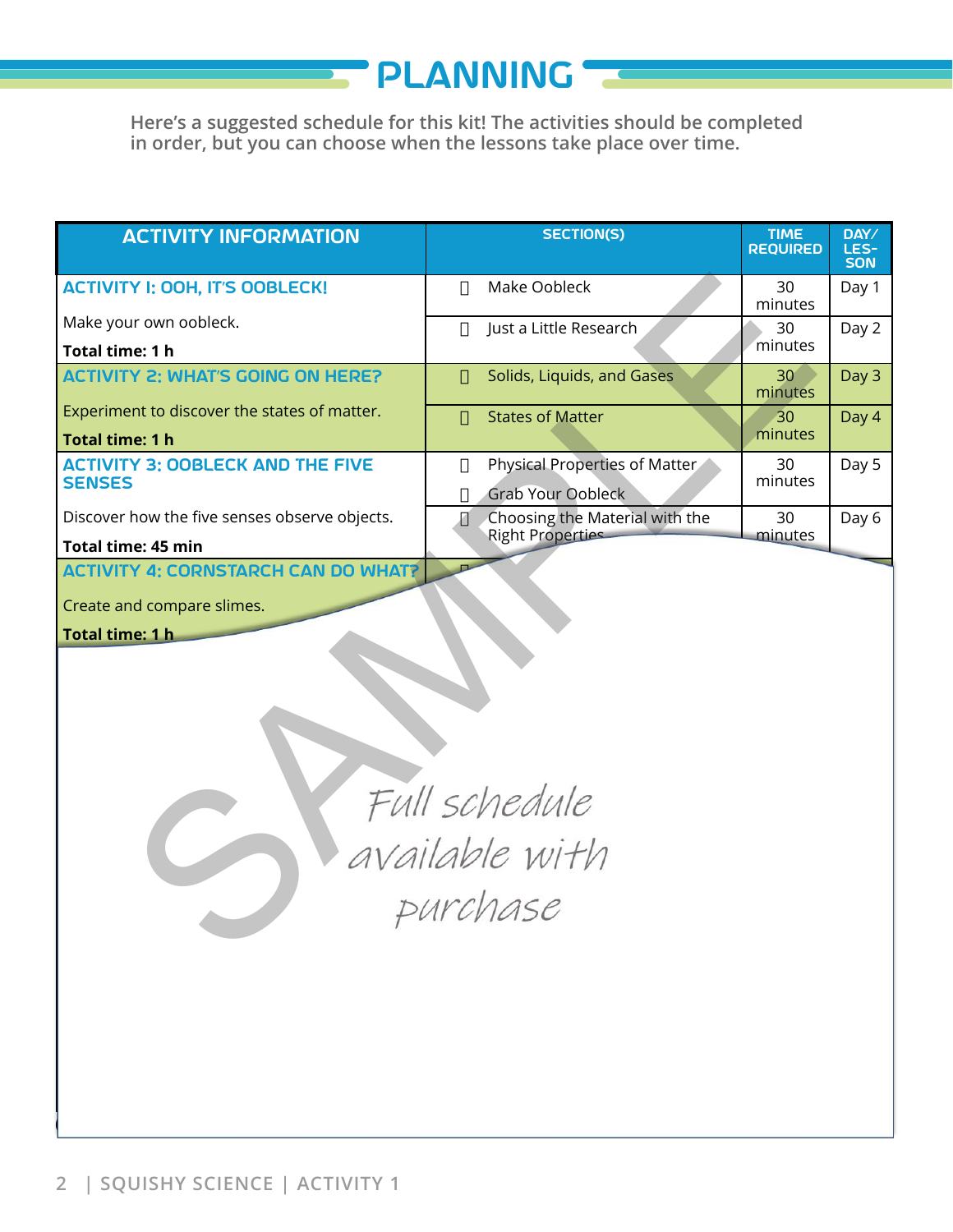#### **Question 2: Write down 3 questions you have about oobleck.**

**Answer:** Have them write down three questions they have about the material. There are no wrong questions, but you can lead them toward writing good scientific questions, which are 1) about the natural world, 2) testable, and 3) repeatable.

# **In this activity, students will learn about what makes oobleck so unique.**

## *LEARNING GOALS:*

**I can describe and classify materials based on their physical properties.**

# Solids, Liquids, and Gases

### **CONTENT**

3

• In this part, you and your student will be reading and answering questions together, as well as doing some simple, short hands-on activities along the way.

• Technically, there are five, not three, states of matter. They include solid, liquid, gas, plasma, and Bose-Einstein (BE) condensates. Plasma and BE condensates are not generally included in instruction at this age level because of their relative rarity.

# Multiple ages and abilities:

**If you're working with multiple students, you can have each student do one of the three parts of this section. This allows all students to be hands-on with the material. EXERCT AND SET AND SET AND SET AND SET AND SET AND SET AND SET AND SET AND SET AND SONTENT CONTENT CONTENT CHANGE CONTENT CHANGE AND SET AND SET AND SET AND CONTENT CHANGE AND LOT USE A CONTENT CHANGE AND A SET AND A SET** 

**If you have a student who doesn't enjoy certain textures, you can always do the experiments for them while they observe. Or, have another student do the handson portion, while they observe and answer questions.**

**Question 1a: Why did you need the cup to hold water? What would have happened without the cup?**

**Answer:** The student will likely say the water would have spilled or it wouldn't have stayed together.

**Question 1b: What are two more examples of liquids?**

**Answer:** The student might say soda, coffee, bathwater, etc. as examples.

How to Help: If they list a pourable solid (like sand) ask them if there are differences *between those solids and the liquids mentioned so far.*

**Question 2a: Does it take the same shape as the container? Answer:** The student should notice that the stir stick keeps its own shape and doesn't take the shape of the cup.

**Question 2b: What are two more examples of solids? Answer:** The student might say phones, plates, televisions, trees, etc. as examples.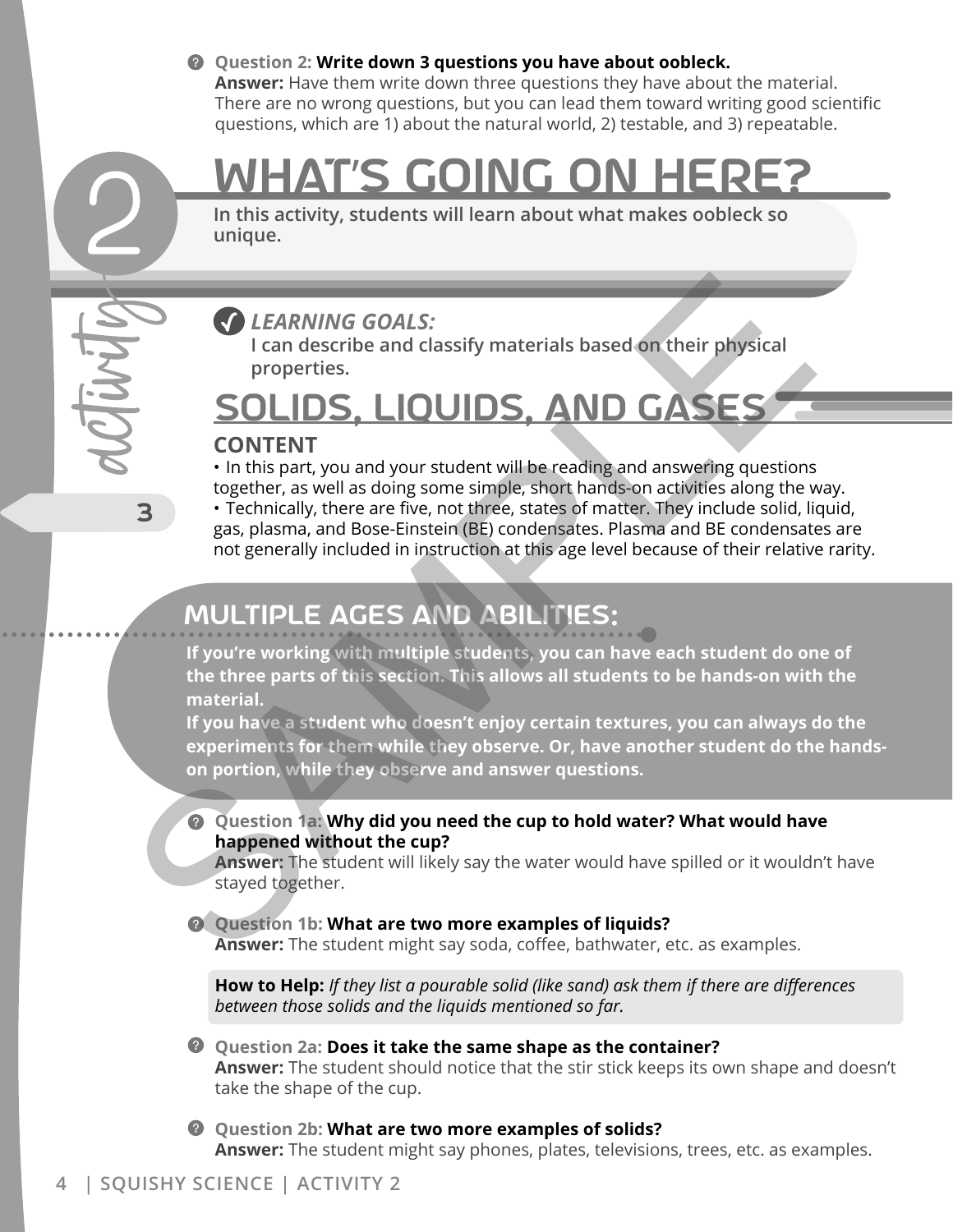**Question 4: Now, try it with one of these by pouring from one plastic cup to another: ice cubes, building bricks, cereal, gravel, or coins. How easily does it**  flow?

**Answer:** Answers will vary depending on which one was chosen. Generally, the smaller the particles, the better it will flow.

#### $Q$  Question 5: **How can a solid flow?**

**Answer:** Solids can flow if they are made of tiny pieces of solid.

# Oobleck and the Five SEnses

**In this part, you and your student will be reading and answering questions together, as well as doing some simple, short hands-on activities along the way. This activity discusses physical properties of**  matter and how to use the five senses to better understand matter. THE FIVE SENSIGN IN A NUTHE FIVE SENSIGN IN THE READ IN THE READ IS THE READ OF THE READ OF THE SURFACT AS WELL AS WELL AS WELL AS THE SURFACT AND SUPERVISION IN THE CONTENT THAT THE SURFACT OF THE SURFACT OF THE SURFACT O



*LEARNING GOALS:* 

**I can describe and classify materials based on their physical properties.**

# Physical Properties of Matter

#### **CONTENT**

3

5

• This reading section helps your student learn about physical properties and the 5 senses.

# **E PREPARATION AND SUPERVISION**

 $\blacksquare$  You won't need any kit materials for this part, but you may provide your own chocolate bar for the discussion of properties.

 $\blacksquare$  Having oobleck on hand would also be helpful (but not necessary). If you saved it, you can use it for this part. Or, you could mix up a new batch.

# USE YOUR SENSES

#### **Q** Question 1: How does the chocolate bar look?

**Answer:** Possible answers may include: brown, rectangle, not very shiny.

#### **<sup>** $\bullet$ **</sup>** Question 2: How does it smell?

**Answer:** Possible answers may include: sweet, maybe a little spicy.

#### **Question 3: How does it feel?**

Answer: Possible answers may include: smooth, firm.

**Question 4: How does it taste? (We don't usually taste science, but it's okay here!)** 

**Answer:** Possible answers may include: sweet, a little bitter.